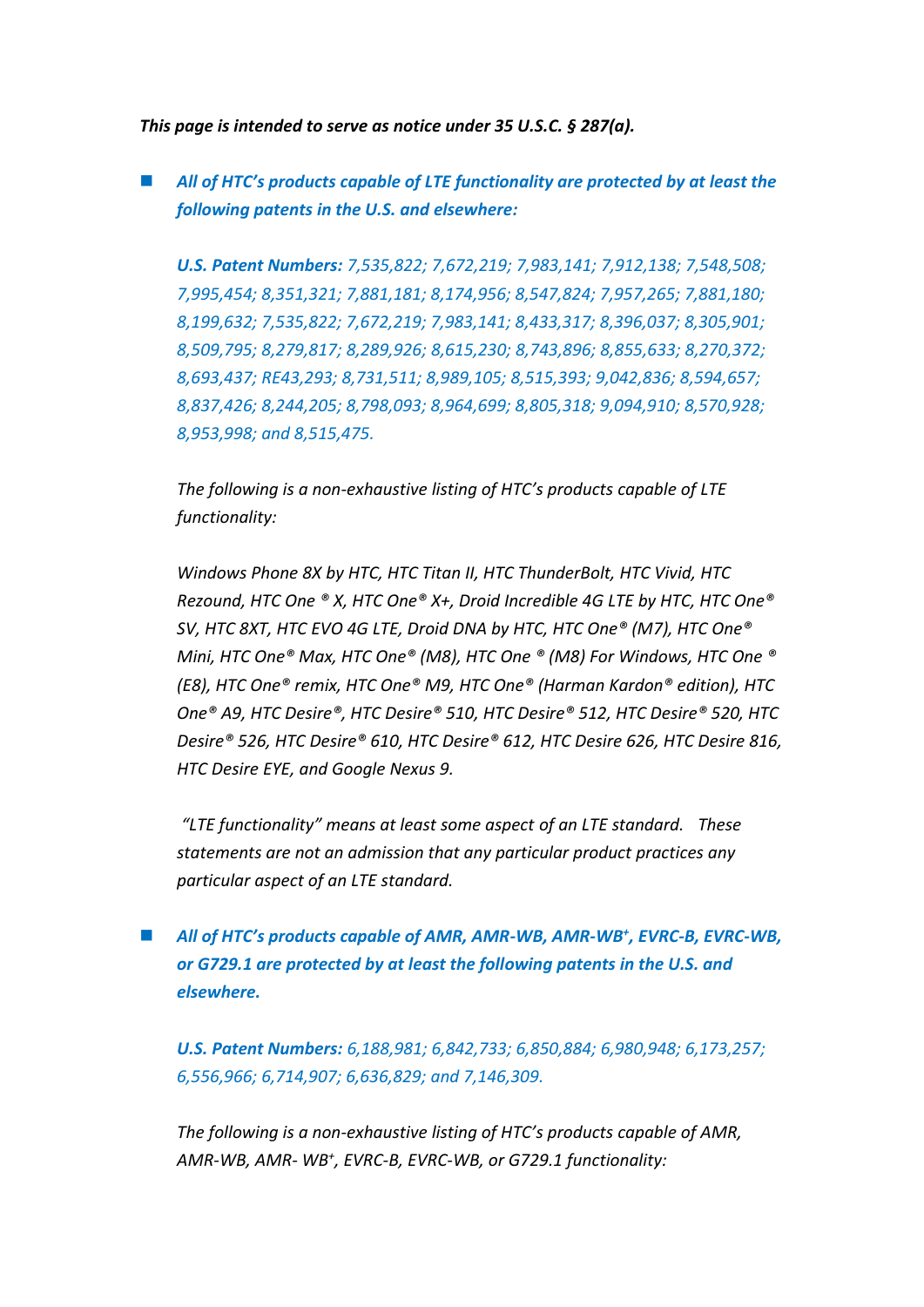*HTC M4, HTC A3, HTC Accord, HTC One® X+ (HTC EVITARE), HTC Delux DLX, HTC One VX (HTC Totem), HTC Holiday, HTC Radiant, HTC Omega (HTC Radar), HTC Sensation (Pyramid), HTC Ruby, HTC One® V (Primo), HTC Evo 4G (Jewel), HTC Desire C (HTC Golf), HTC myTouch 4G (HTC Glacier), HTC One® Max (T6), HTC One® SV (HTC K2), HTC One® X (HTC Endeavor), HTC One® S (HTC Ville), HTC One® (M7), HTC One® Mini, HTC One® Max, HTC One® (M8), HTC One ® (M8) For Windows, HTC One ® (E8), HTC One® remix, HTC One® M9, HTC One® (Harman Kardon® edition), HTC One® A9, HTC Desire®, HTC Desire 500 (HTC Z4), HTC Desire® 510, HTC Desire® 512, HTC Desire® 520, HTC Desire® 526, HTC Desire 601 (HTC Zara), HTC Desire® 610, HTC Desire® 612, HTC Desire 626, HTC Desire 816, HTC Desire EYE, and Google Nexus 9.*

*"AMR, AMR-WB, AMR-WB<sup>+</sup> , EVRC-B, EVRC-WB, or G729.1 functionalities" means at least some aspect of an AMR, AMR-WB, AMR-WB<sup>+</sup> , EVRC-B, EVRC-WB, or G729.1 standard. These statements are not an admission that any particular product practices any particular aspect of those standards.*

## *All HTC products with HTC Sense TM 6 are protected by at least the following patents in the U.S. and elsewhere.*

*U.S. Patent Numbers: 8,612,873; 8,624,848; 8,643,760; 8,682,277; 8,725,220; 8,745,538; 8,769,414; 8,787,890; 8,842,590; 8,898,585; 8,948,818; D711,921; D715,836; 8,898,585; 8,948,818; D637,604; D711,921; 8,898,585; 8,948,818; and D637,604; and D711,921.*

## *All HTC products with HTC Sense TM 7 are protected by at least the following patents in the U.S. and elsewhere.*

*U.S. Patent Numbers: 8,117,471; 8,171,417; 8,624,848; 8,787,890; 8,363,816; 8,155,635; 8,525,800; 8,745,538; 8,826,172; 8,612,873; 8,373,670; 8,898,585; 8,725,220; 8,599,163; 8,842,590; 8,995,983; 8,989,819; D637,604; 8,117,471; 8,155,635; 8,171,417; 8,219,931; 8,363,816; 8,373,670; 8,525,800; 8,599,163; 8,612,873; 8,624,848; 8,725,220; 8,745,538; 8,787,890; 8,842,590; 8,989,819; 8,995,983; 9,001,055; 9,094,091; 9,146,634; 8,117,471; 8,155,635; 8,171,417; 8,219,931; 8,363,816; 8,373,670; 8,525,800; 8,599,163; 8,612,873; 8,624,848; 8,725,220; 8,745,538; 8,787,890; 8,842,590; 8,989,819; 8,995,983; 9,001,055; 9,094,091; D742,906; and D742,916.*